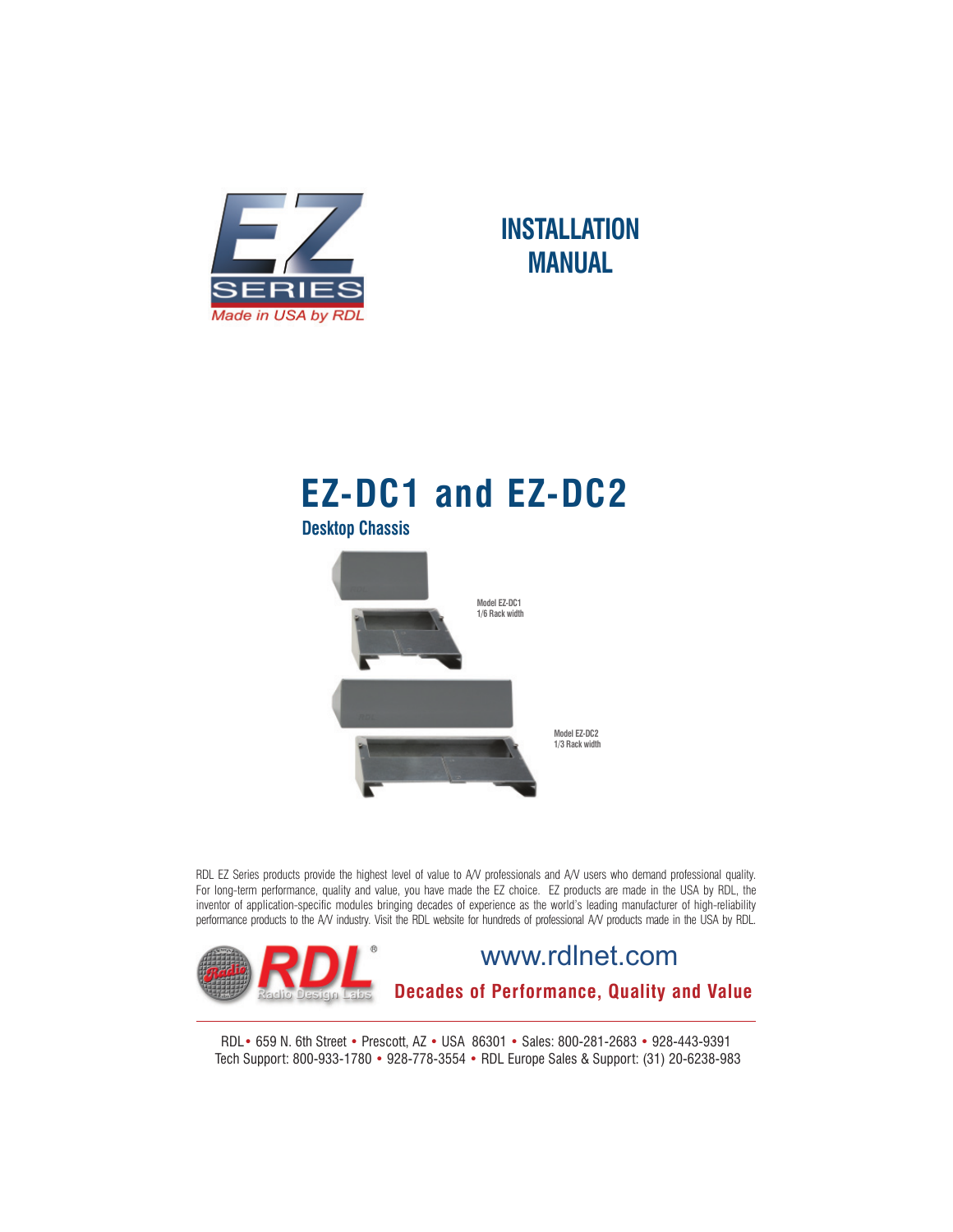## **EZ-DC1 and EZ-DC2**

### **Desktop Chassis**

- Mounts 1/6 Width (EZ-DC1) or 1/3 Width (EZ-DC2) EZ Product to Desktop
- Installs Quickly With Two Screws
- Covers Cable Port in Desktop
- Provides Space for Excess Wire

#### **FEATURES OF EZ-DC MODELS**

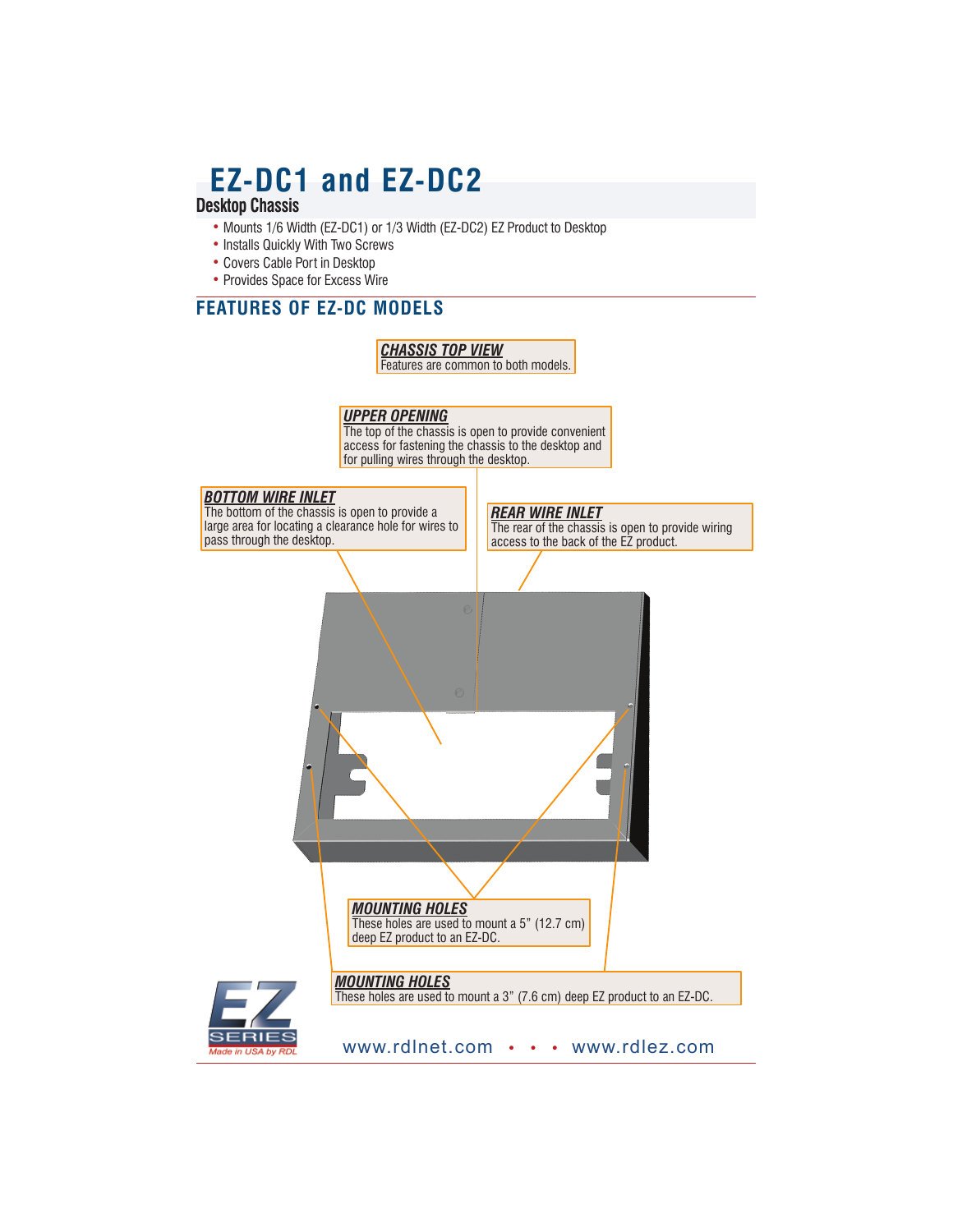#### **MOUNTING EZ-DC MODELS**





*EZ-DC2 WITH AN EZ PRODUCT MOUNTED*